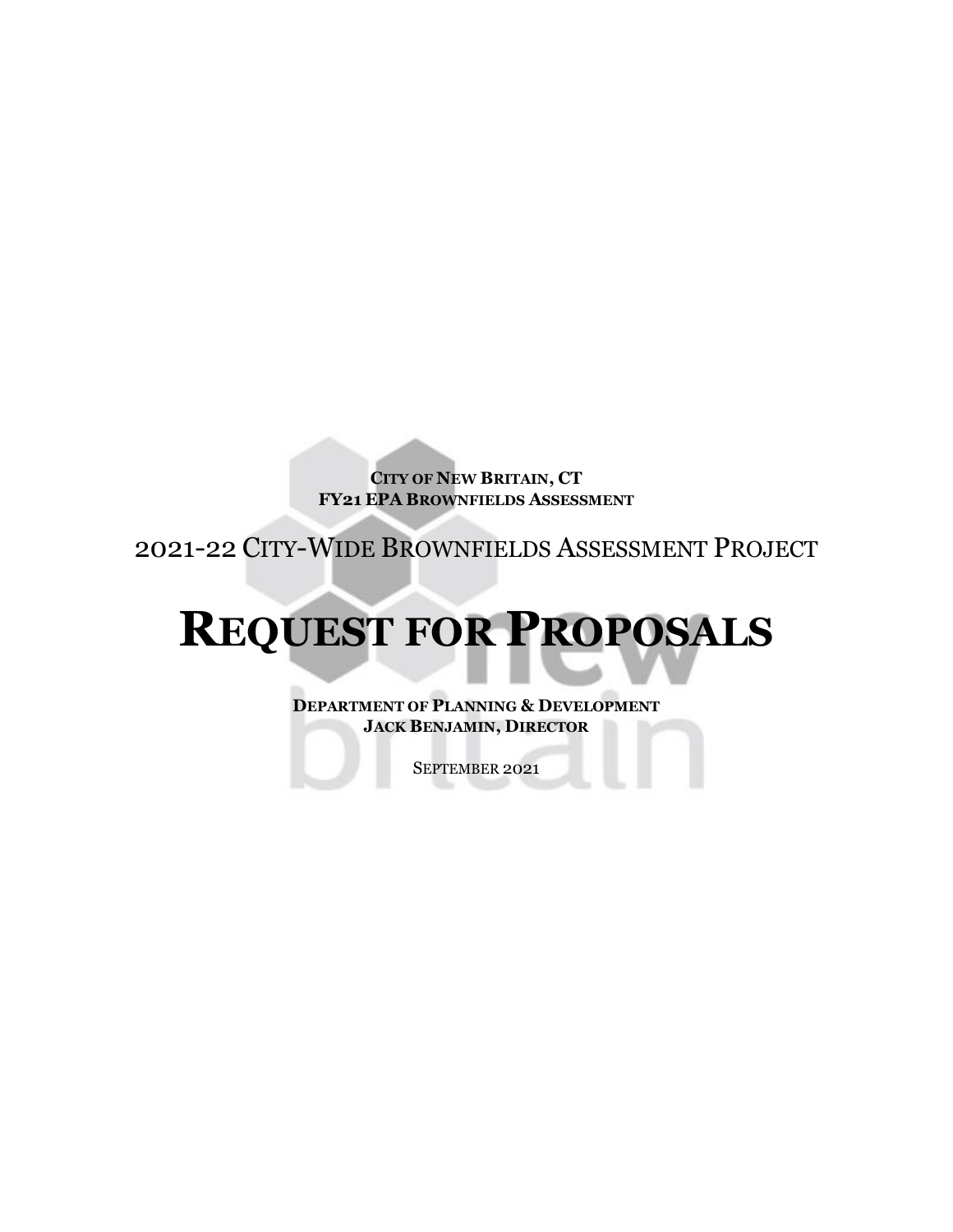# **TABLE OF CONTENTS**

| $\mathbf{I}$ . |  |
|----------------|--|
| II.            |  |
| III.           |  |
| IV.            |  |
| V.             |  |
| VI.            |  |
| VII.           |  |
| VIII.          |  |
| IX.            |  |
| $\mathbf{X}$ . |  |
| XI.            |  |
| XII.           |  |
|                |  |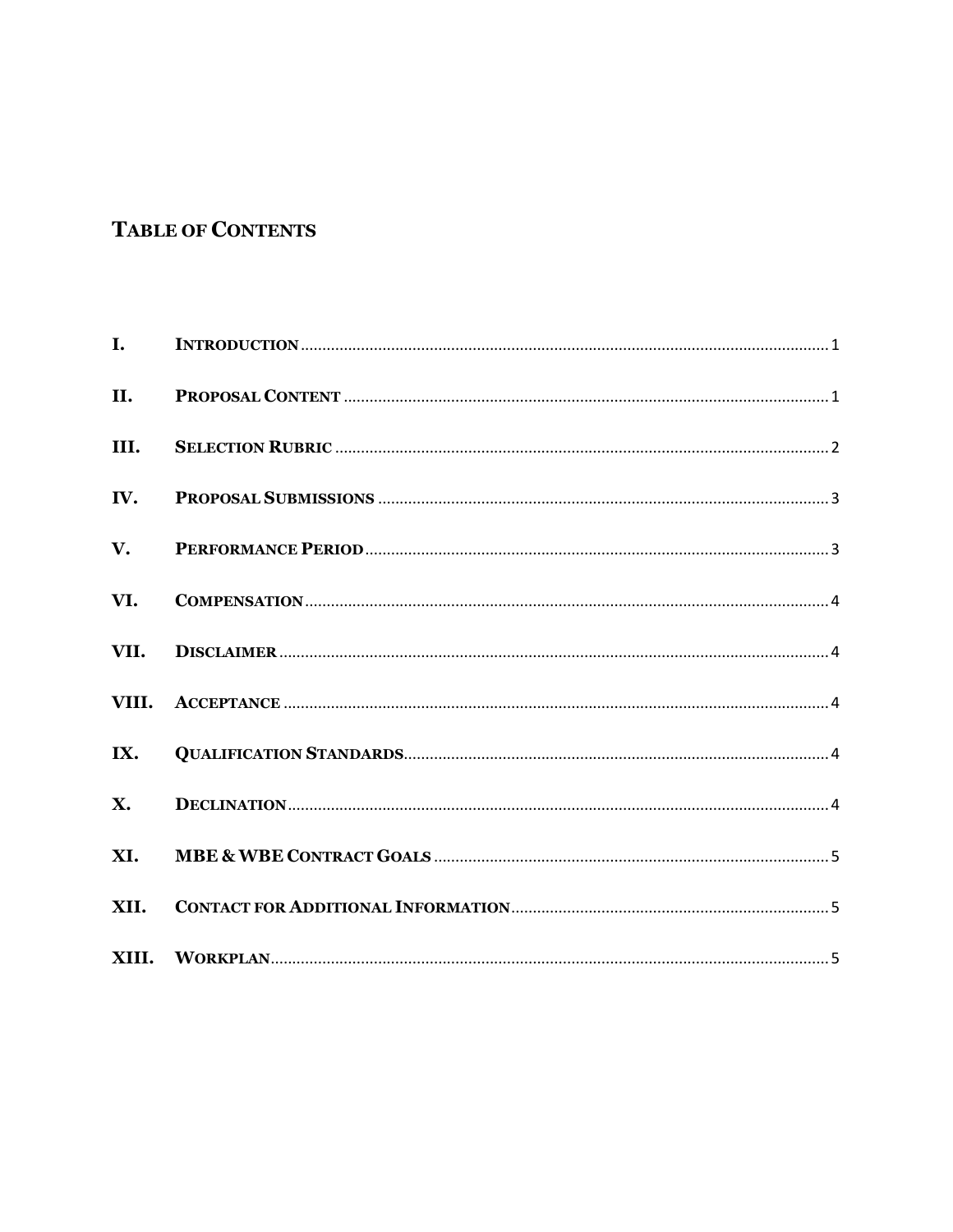# <span id="page-2-0"></span>**I. INTRODUCTION**

The City of New Britain, CT was awarded a \$300,000 Brownfields Assessment Grant by the U.S. Environmental Protection Agency (EPA) during their FY21 competition.

With the FY21 Brownfields Assessment grant funding, the City will undertake a 2021-2022 City-Wide Brownfields Assessment Project. Through this project, the City will inventory Brownfields sites within the municipal boundaries, identify potential contamination issues at Brownfields sites through Phase I and Phase II assessments, evaluate cleanup and reuse strategies, conduct focused redevelopment and area-wide planning, and ultimately prime otherwise distressed, abandoned, or environmentally stigmatized sites for future redevelopment. The grant will also support on-going public outreach measures that keep the communities informed about the proposed work activities, completed assessments, and general health and economic issues.

The City of New Britain, CT is soliciting proposals from Licensed Environmental Professionals (LEPs) with proven expertise performing environmental site assessments, management plans, quality assurance project plans, groundwater and soil sampling, remediation planning, cost estimates and cost control, and community outreach and public presentations. The LEP must be licensed to provide engineering services in the State of Connecticut, and present verifiable qualifications, experience, and knowledge regarding all aspects of Brownfields assessment, remediation, re-use planning, and redevelopment, including, but not limited to relevant federal and Connecticut law, policies and guidelines, CERCLA, All Appropriate Inquiries, and EPA standards and practices, including EPA Quality Assurance Project Plan (QAPP) requirements.

The LEP will work under the direction of the City Department of Planning & Development staff and will work in collaboration with the City Commission on Community & Neighborhood Development, CT DEEP representatives, property owners, and developers.

# <span id="page-2-1"></span>**II. PROPOSAL CONTENT**

Proposals are to be presented in a clear and concise manner. Proposers shall ensure that all information required herein be submitted with the proposal. Additional useful information pertaining to the Scope of Work is appreciated and should be included in the proposal. However, the Commission reserves the right to negotiate any portion of the proposal determined to be unclear or to appropriately address the needs of New Britain. All proposals shall remain firm for sixty (60) calendar days after receipt of the proposals.

#### **COVER LETTER** [unscored]

- A cover letter expressing the LEP's interest in working with the City of New Britain and the Commission on Community & Neighborhood Development.
- Identification of the project manager and/or principal staff  $-$  including any subcontractors – who will provide the requested services.
- Statement confirming the availability of firm's Health & Safety Plan, Accident Record, and Tax ID Number

#### **A) GENERAL FIRM QUALIFICATIONS** [25 points]

Proposals should also include the following:

 The Firm's qualifications, years in business, and experience to provide the services required by the City.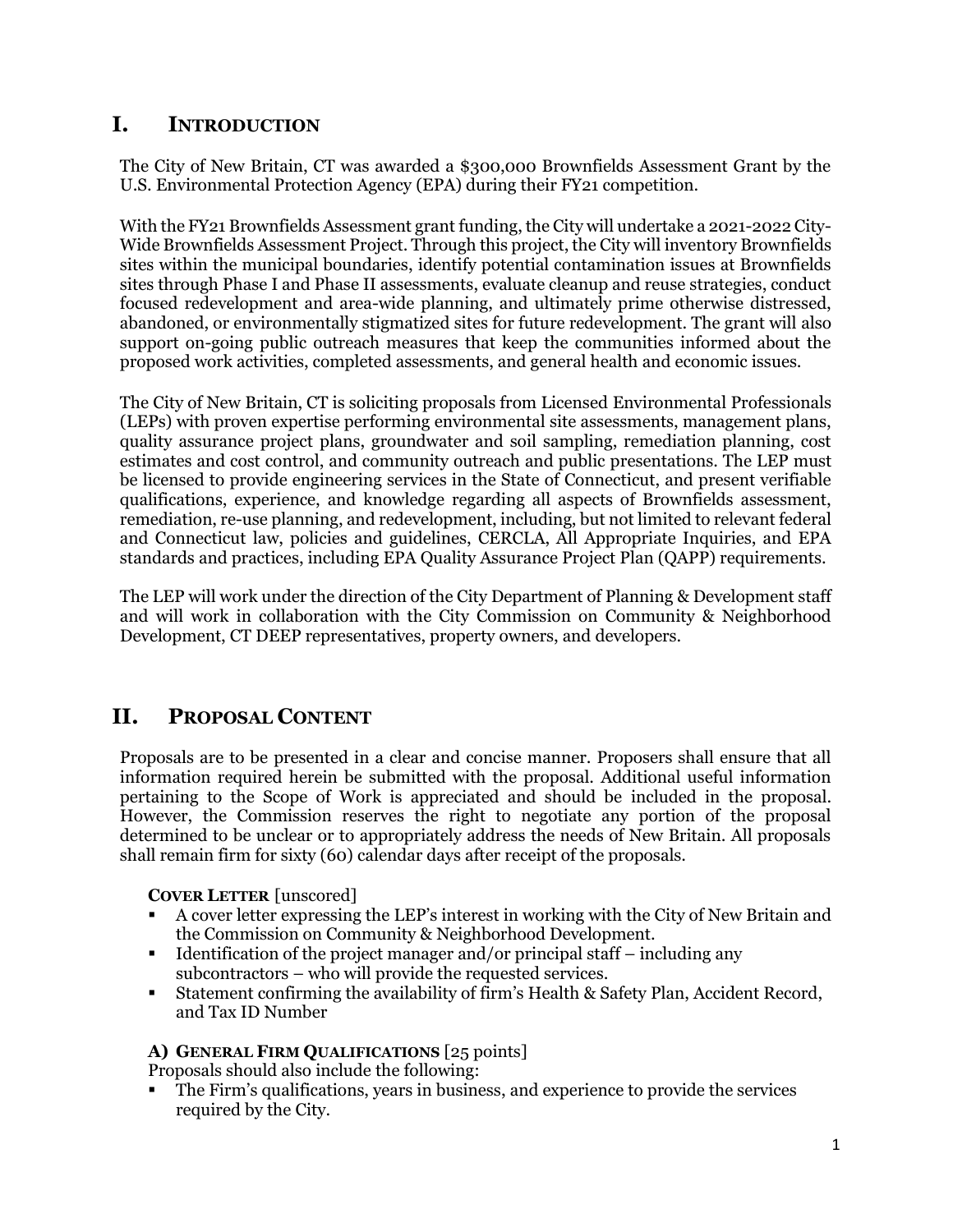- List all subcontractors to be used with respect to the service provided under contract.
- Describe any additional tools or resources your company can provide to New Britain to help improve its Brownfield assessment inventory and outreach activities.
- Clearly present verifiable qualifications, experience and knowledge regarding all aspects of Brownfields assessment, remediation, re-use planning, and re-development, including but not limited to, relevant federal and Connecticut law, policies and guidelines; relevant Administrative rules; Risk Characterization and Management Policy; CERCLA, and U.S. EPA standards and practices, including All Appropriate Inquiry, U.S. EPA Quality Assurance Project Plan (QAPP) requirements, and Green and Sustainable Remediation Guidance.
- The firm's experience working in the City of New Britain

#### **B) PROJECT APPROACH** [30 points]

Provide a description of the approach to be taken toward completion of each of the four tasks outlined in the approved EPA workplan and an explanation of any proposed variations to the work program, including but not limited to the following:

- Describe the Proposer's understanding of the LEP's role in completion of each of the four identified project tasks.
- A per-item cost estimate (or anticipated cost range) for common brownfields activities, including but not limited to Phase I and II Environmental Site Assessments, SSQAPP preparation, remedial action plans, and Analyses of Brownfield Cleanup Alternatives, Market Analysis.
- A task-by-task workplan demonstrating a proposed program of outreach, assessment, and cleanup planning activities consistent with the "contractual" budget line from the workplan.

#### **C) PERSONNEL QUALIFICATIONS** [20 points]

Specifically indicate and provide professional qualifications for, those members of the firm and any subcontractors who will be working directly with the City. Proposers must have on staff a Connecticut licensed professional engineer or professional geologist who, if applicable, can certify that the investigation was conducted in accordance with generally accepted consulting practices, and this person must be clearly identified in the proposal.

#### **D) COST PROPOSAL** [15 points]

- An explanation of how cost estimates were developed.
- A chart of hourly rates for staff that are expected to be involved in this project.
- Itemized direct, indirect, and subcontract expenses (where applicable).
- Identification and itemization of additional services or materials (if proposed).

#### **E) REFERENCES** [10 points]

 References: List three (3) references from current customers receiving the same or similar service(s). Include name, contact information, and a brief project description for each reference.

## <span id="page-3-0"></span>**III. SELECTION RUBRIC**

The City's Commission on Community & Neighborhood Development selection committee will be responsible for screening proposals, conducting interviews of selected firms, and make the final decision regarding selection of a LEP. The following criteria will be used to evaluate proposals: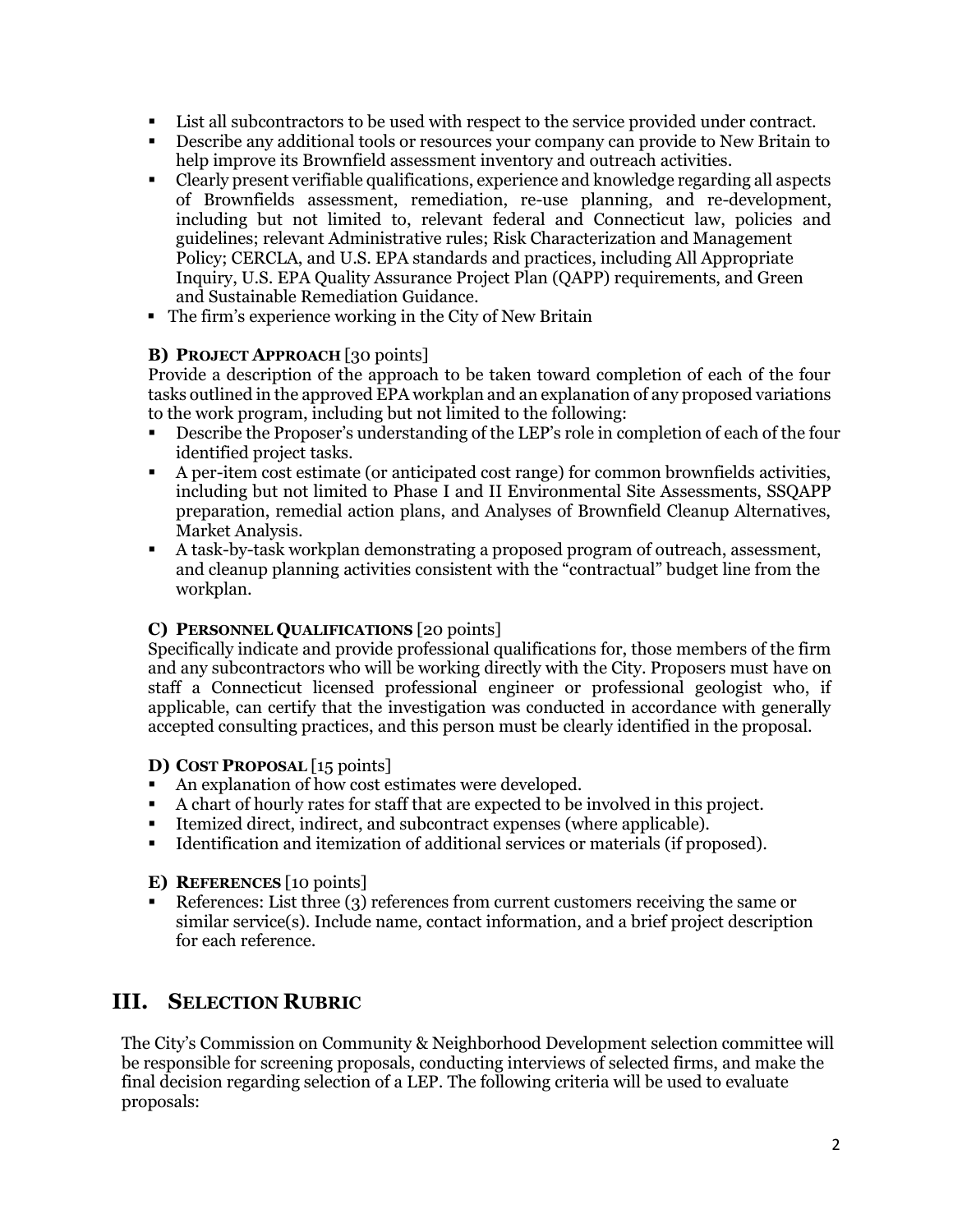#### **A) GENERAL FIRM QUALIFICATIONS** [25 points]

Qualifications of the firm or firms assigned, including appropriate areas of expertise, relevant experience, technical capabilities and quality references that suggest they are the best qualified to undertake the project, in addition to, knowledge of the City of New Britain; work experience with CT DEEP, and the U.S. Environmental Protection Agency.

**B) PROJECT APPROACH** [30 points] The technical quality and composition of proposed approach and consistency of approach with the workplan and EPA program objectives.

#### **C) PERSONNEL QUALIFICATIONS** [20 points] Qualification of the professionals assigned to this project including technical attributes and relevant experience that make them uniquely qualified to undertake this project.

**D) COST PROPOSAL** [15 points]

Comparison of per-unit costs to ensure efficient use of New Britain's contractual funds for proposed outreach, assessment, and cleanup planning activities. *The City of New Britain is not obligated to choose the Proposer with the lowest cost.*

**E) REFERENCES** [10 points] Submitted references will be contacted with inquiries regarding applicant's performance on projects similar in nature to the City of New Britain's 2021-22 City-Wide Brownfield Assessment project.

## <span id="page-4-0"></span>**IV. PROPOSAL SUBMISSIONS**

Proposals are due by **October 29, 2021 at 2:00pm**. Please submit two (2) paper copies of the proposal and one PDF. All proposals must be printed on 8.5" x 11" paper and stapled. Please refrain from binding or using alternative packaging with proposals. All materials, both digital and print, must be received prior to the deadline. Please address all mail submissions to:

Scott Williams City of New Britain Department of Planning & Development 27 West Main Street New Britain, CT 06051

Please do the following to ensure proper submission to and receipt by the City:

- Address envelope with: *New Britain Brownfields Assessment Proposal*
- E-mail a PDF copy of the Firm's submission to [scott.williams@newbritainct.gov](mailto:scott.williams@newbritainct.gov)
- Use subject line: *[Firm's Name] New Britain Brownfields Assessment Proposal*

# <span id="page-4-1"></span>**V. PERFORMANCE PERIOD**

The period of performance for this grant is October 1, 2021 to September 30, 2024.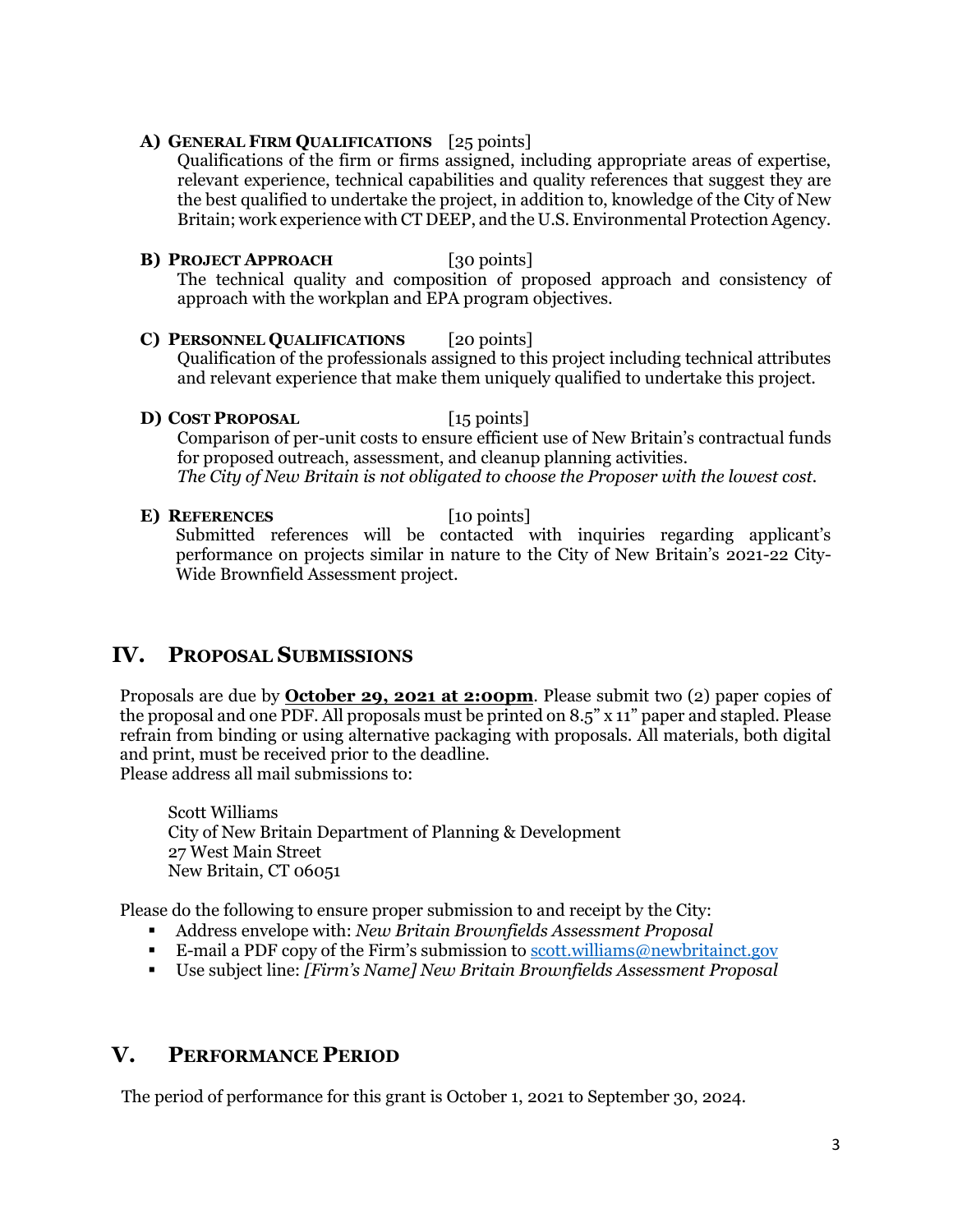### <span id="page-5-0"></span>**VI. COMPENSATION**

The grant contains all financial resources to be used for this project. Approximately \$291,000 will be available for LEP work. Payment for LEP services will be made on a periodic basis based on workplan progress.

## <span id="page-5-1"></span>**VII. DISCLAIMER**

New Britain will not be responsible for any cost incurred in the preparation of a response to this Request for Proposals.

## <span id="page-5-2"></span>**VIII.ACCEPTANCE**

The City of New Britain reserves the right to select the Proposer best able to provide the services required. In evaluating proposals, the City reserves the right to use any or all of the ideas from the proposals submitted without limitation and to accept any part or the entire successful proposal in selecting the services considered to be the most advantageous to the Commission. All material submitted becomes the property of the City of New Britain. The evaluation of proposals and determination of the contract award will be at the discretion of the Commission and its judgement shall be final and without the right of recourse by any proposer.

# <span id="page-5-3"></span>**IX. QUALIFICATION STANDARDS**

No contract will be awarded except to a responsible Proposer capable of performing the work presented in the workplan. Proposers must comply with all state, federal, and local (municipal) laws. Prior to the award of any contract, the Proposer may be required to demonstrate that they have the required experience, ability, resources, and facilities to perform the work outlined within the workplan.

# <span id="page-5-4"></span>**X. DECLINATION**

The City of New Britain reserves the right to decline any and all proposals received and to waive any informality, technical defect, or clerical error in any proposal as the interest of the Commission on Community & Neighborhood Development may require. Rejection of any proposal shall be construed as meaning simply that the Commission does not deem the proposal acceptable or that another proposal is deemed to be more advantageous to the Commission for the particular services proposed.